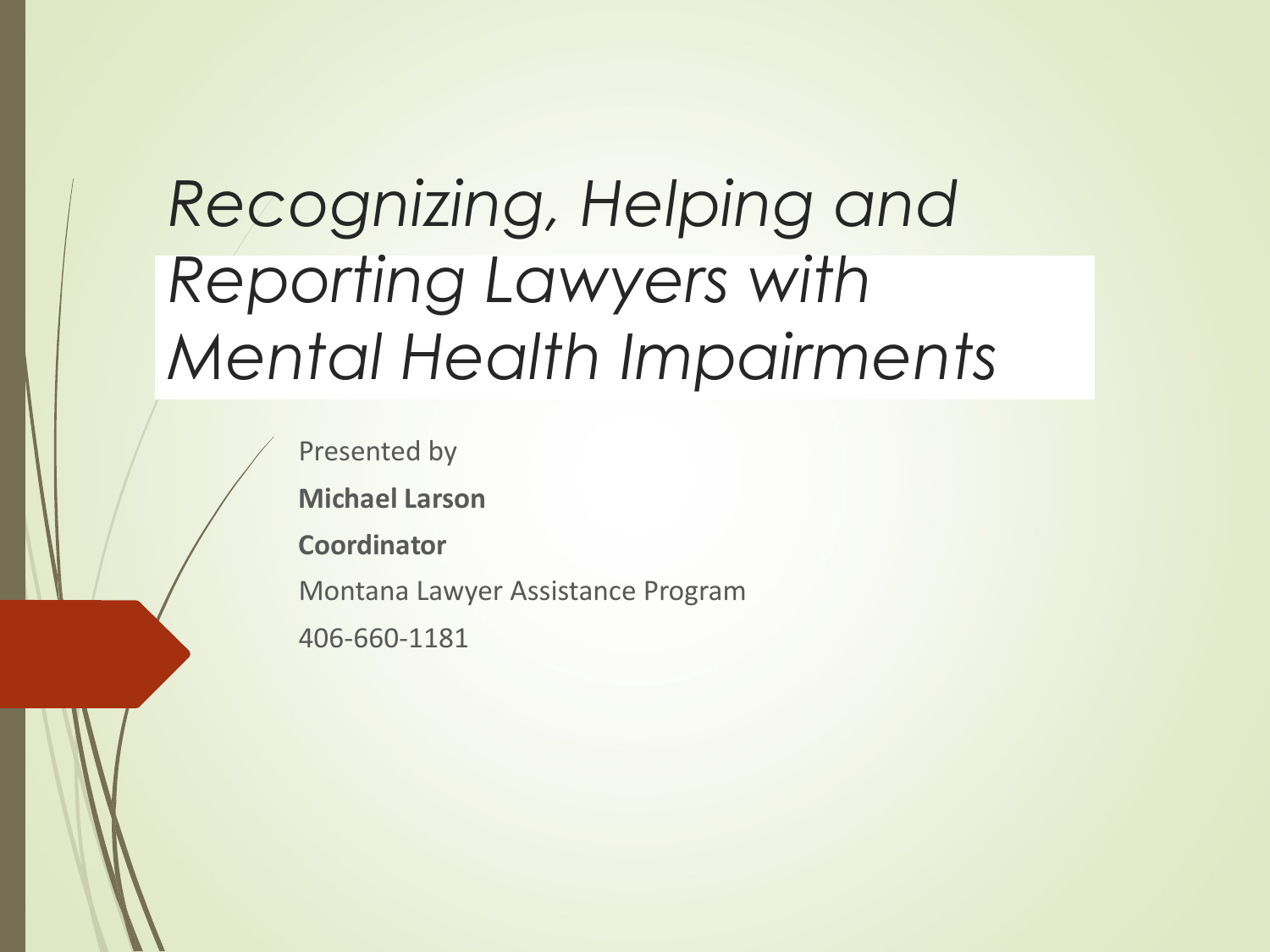### Goals

- Recognizing behaviors and symptoms indicating mental impairment and substance use disorders.
- Tips for reporting and obtaining assistance for lawyers with mental health issues and impairments.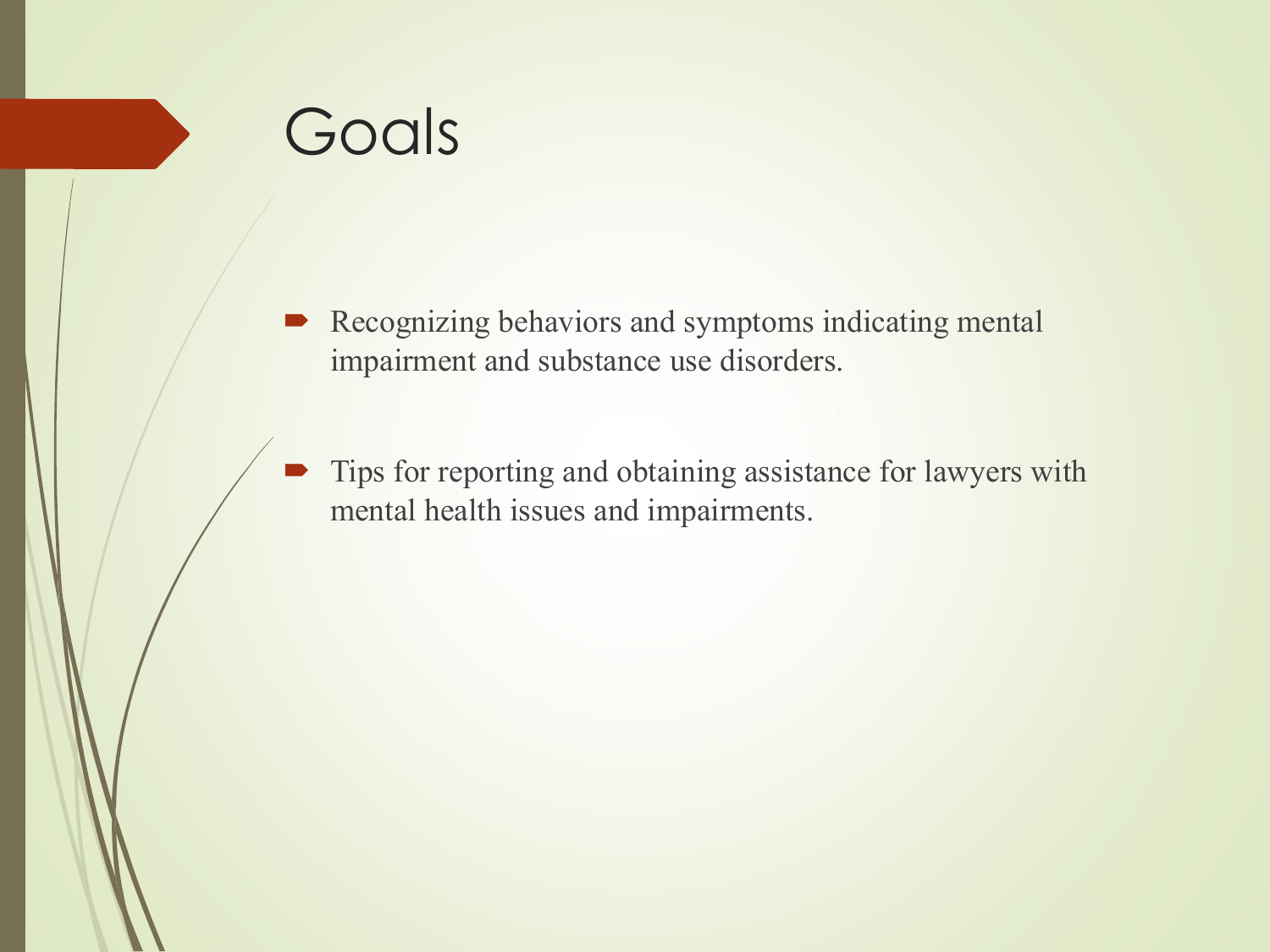## What Is Attorney Impairment?

- An attorney or judge who suffers from:
	- alcoholism, drug addiction, substance abuse, chemical dependency, mental illness, or senility or dementia due to age or illness, that:
	- $\blacksquare$  materially impairs the lawyer's ability to represent the client or serve in a judicial capacity.
- ABA Formal Op. 03-431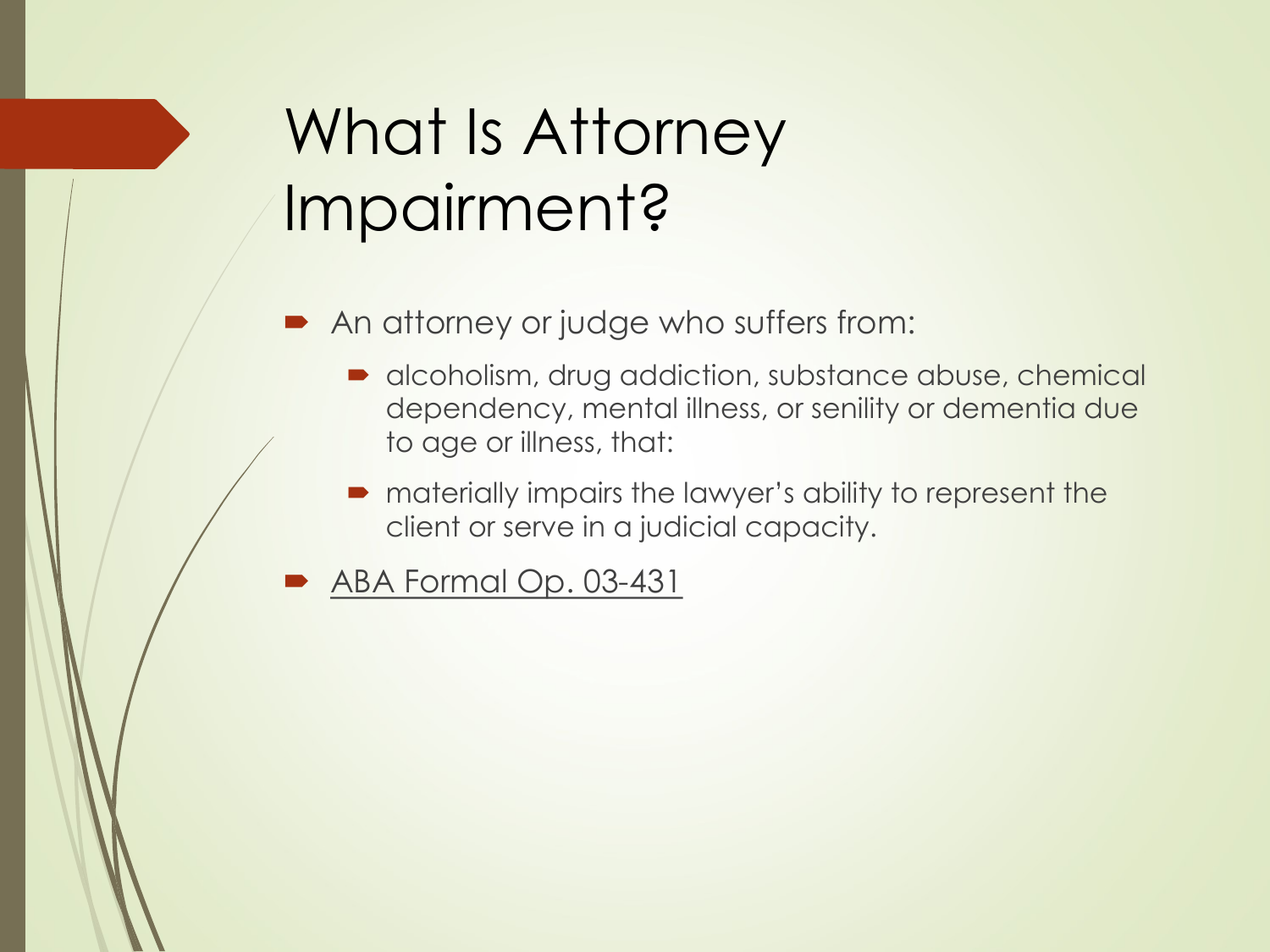### JDs, not Drs.

Lawyers are not health professionals, nor do they have any professional obligation to recognize or address such problems that do not impair another lawyer's functioning as a lawyer.

ABA Formal Op. 03-431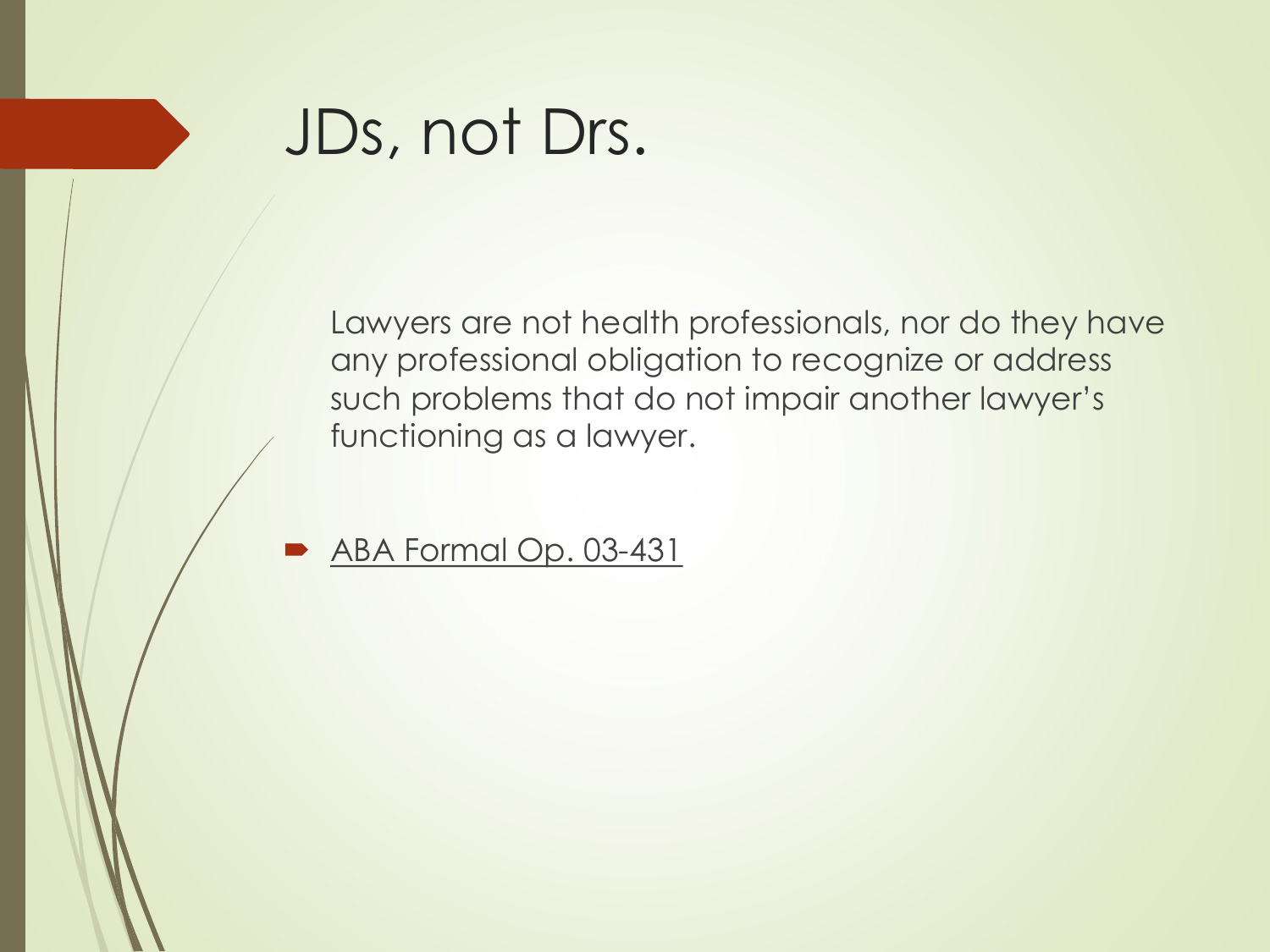More than just a bad hair day!

# Progressive Continuum of Behaviors Suggesting Impairment

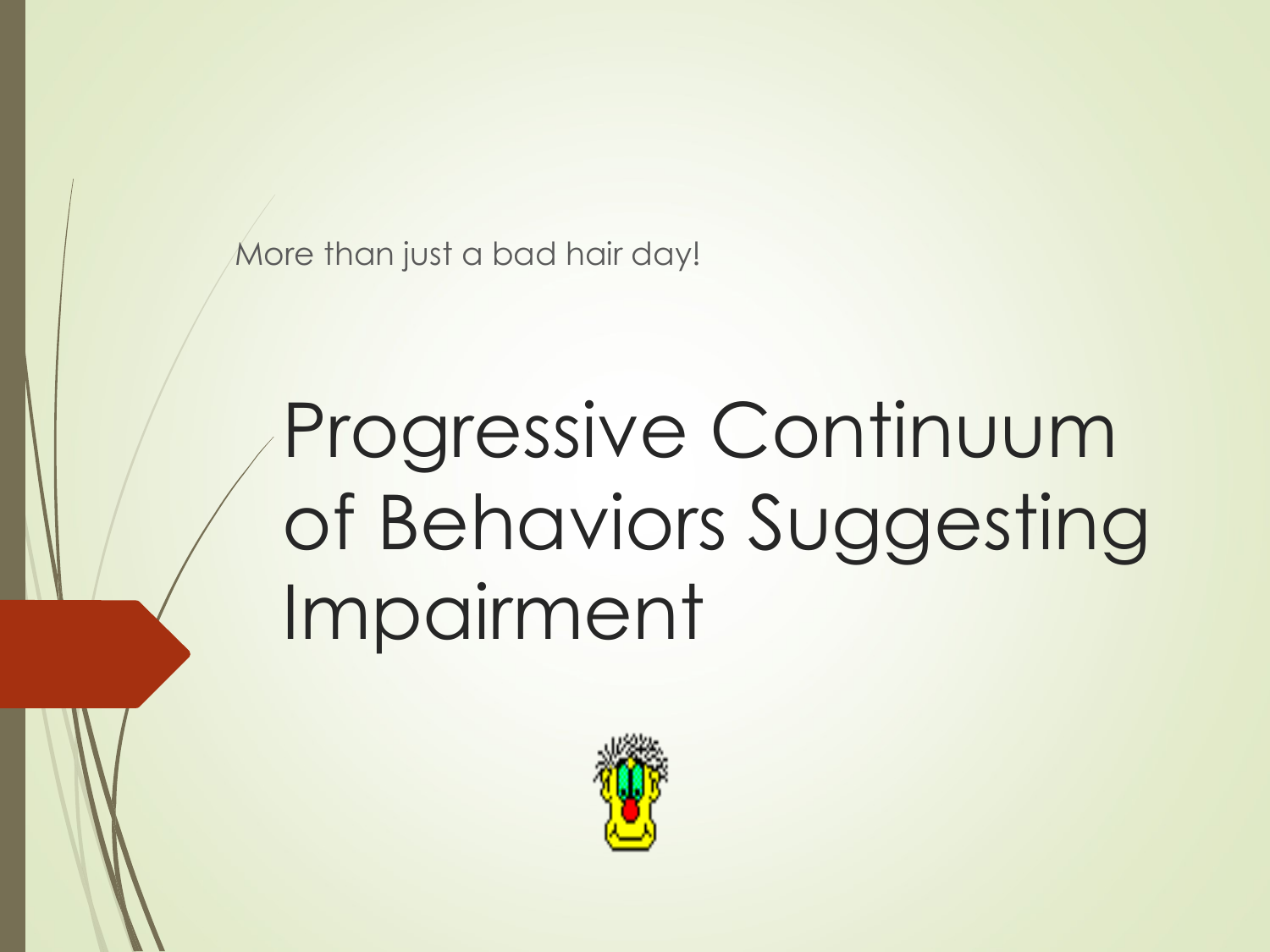### Unresponsive - neglectful behavior:

- $\blacksquare$  Not returning phone calls to the clients or opposing counsel;
- Not available when clients or opposing counsel attempt to reach at the office;
- Voicemail full;

Not following through in delivering work product requested and promised;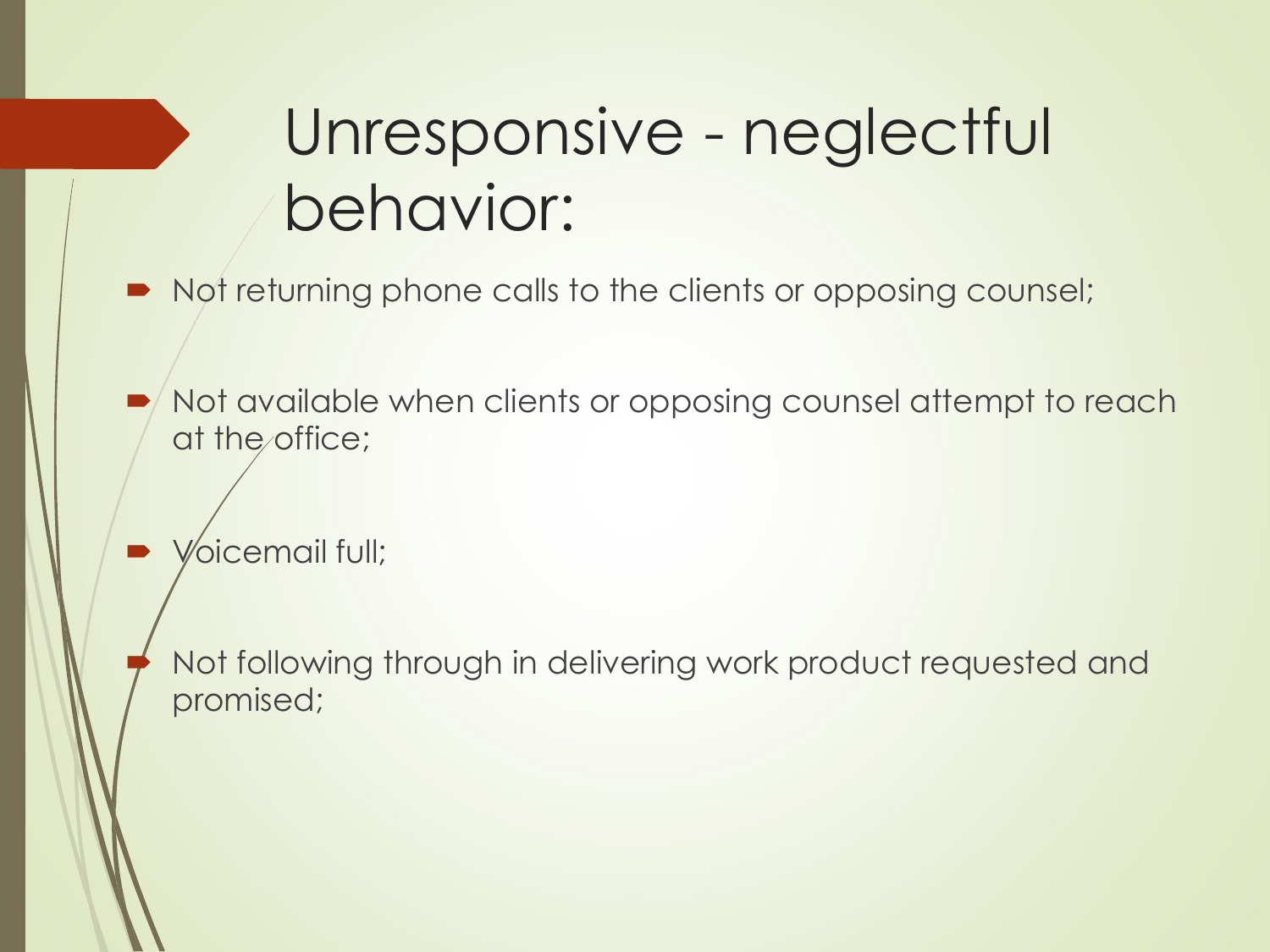### Unresponsive-Neglectful behavior continued…

- Tends to disappear or vanish for periods of time;
- Missed deadline and/or court appearances;
- High absenteeism or fired from previous employment;
- Phones disconnected;
- ´ Office vacated/closed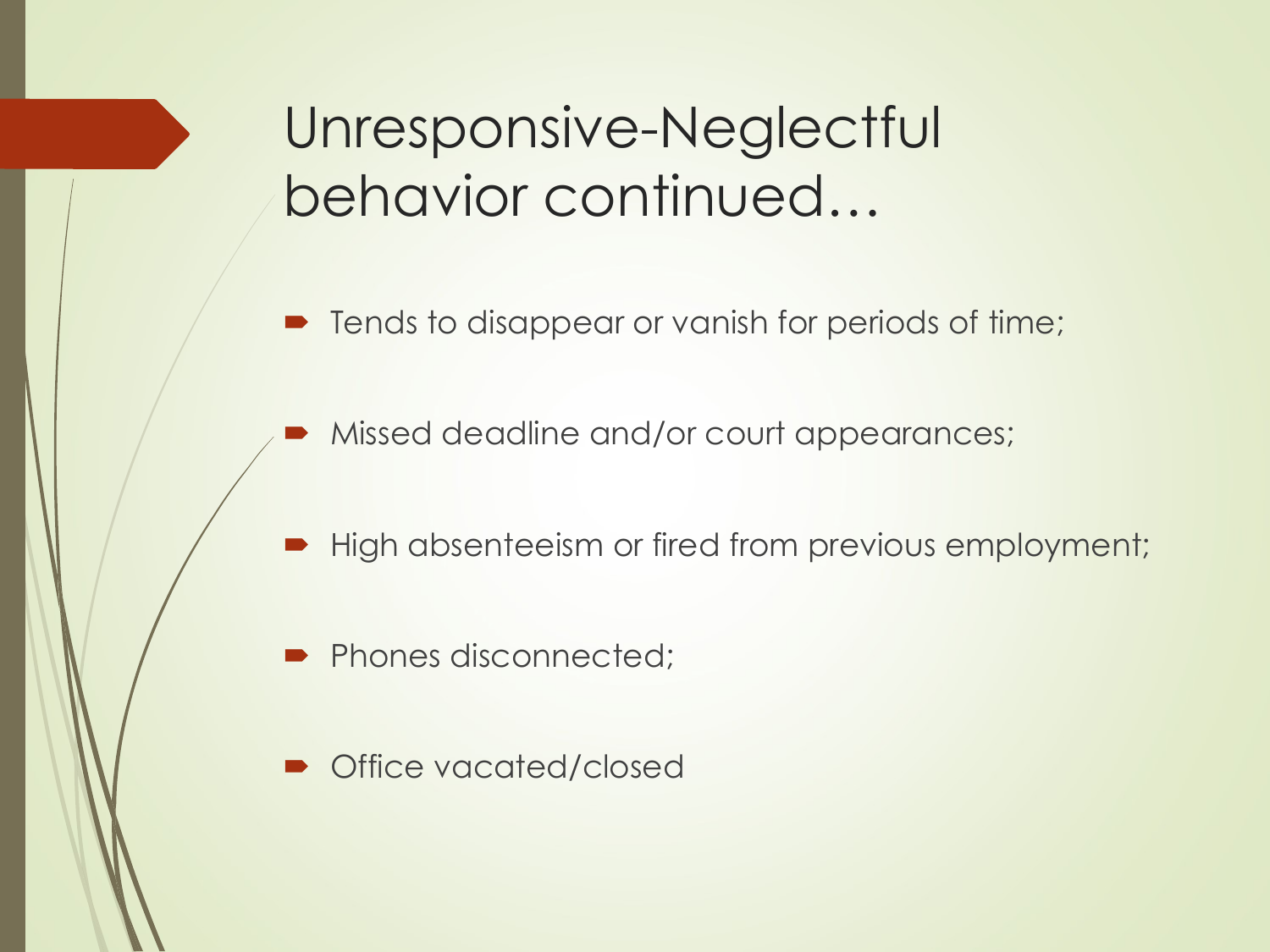## Physical Signs of Impairment:

- $\blacksquare$  Behaves jumpy, irritable, agitated, very quick to anger;
- $\blacktriangleright$  Smells of alcohol, especially in the morning or early afternoon;



- Bloodshot eyes, disheveled appearance;
	- Exhibits obvious signs of intoxication or cognitive impairments (slurred or impaired speech, unsteady feet, difficulty tracking conversation, nodding off/falling asleep during work or client meeting).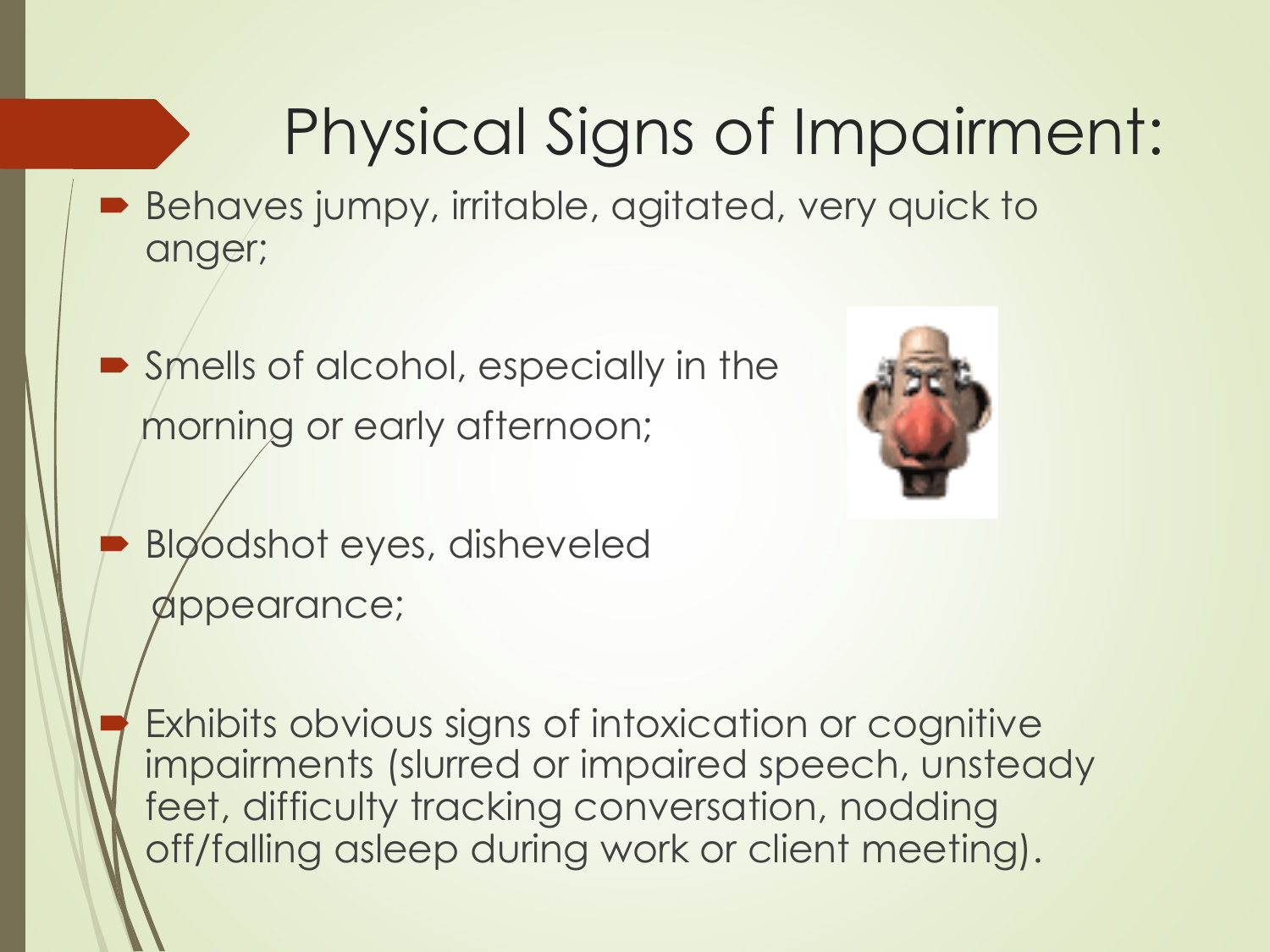Mood Disorder: disturbance of mood which affects all aspects of life and perception

**• Anxiety** 

• Depression

Bipølar (Manic Stage)

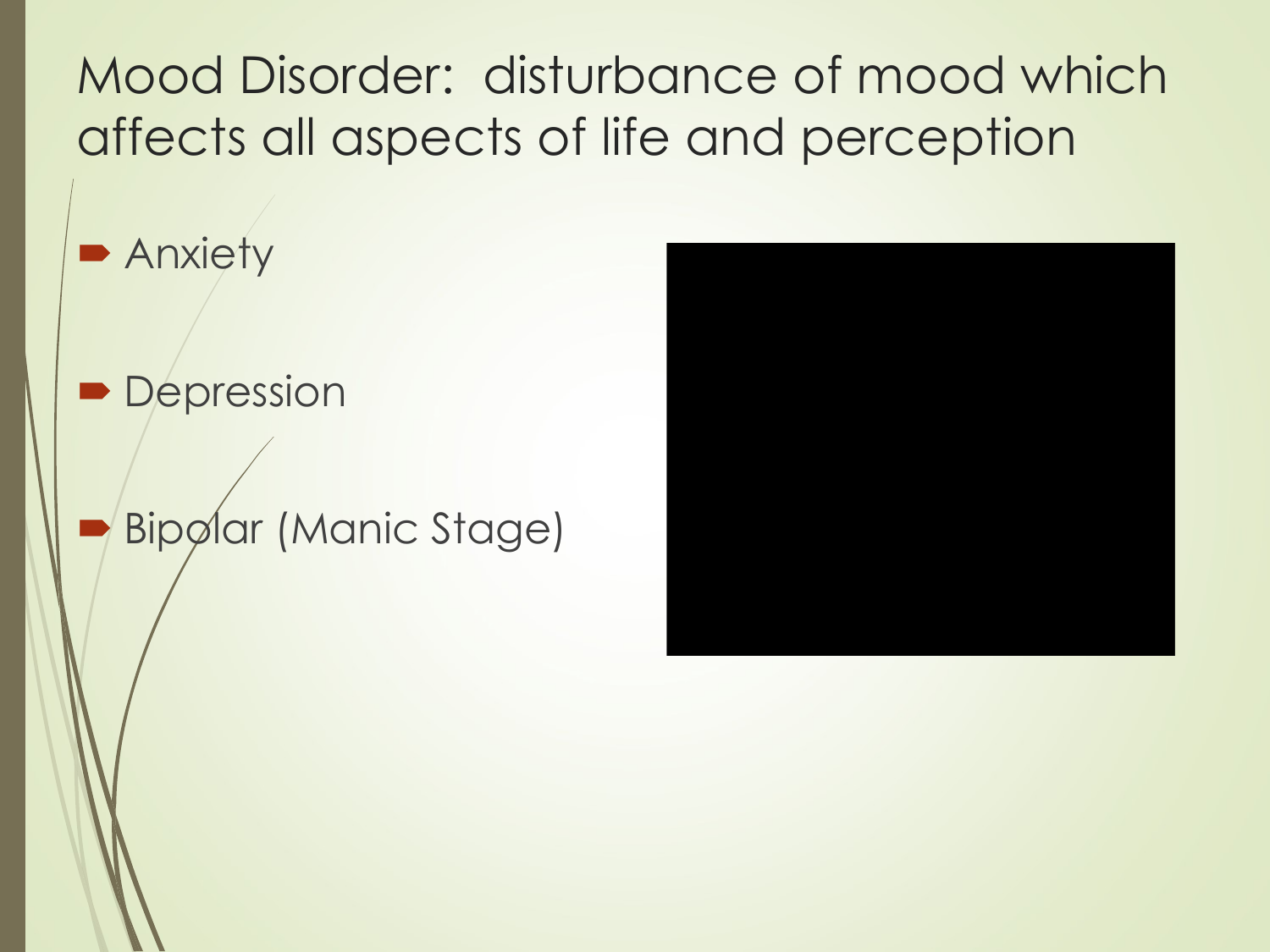## Signs of Anxiety Disorder

- Excessive Anxiety or Worry
	- More days than not
	- $\rightarrow$  At least six months
	- **•** Irritability
	- Restlessness, Keyed-Up, On edge
	- $\blacksquare$  Muscle tension
	- Sleep disturbance; easily fatigued
	- Panic attacks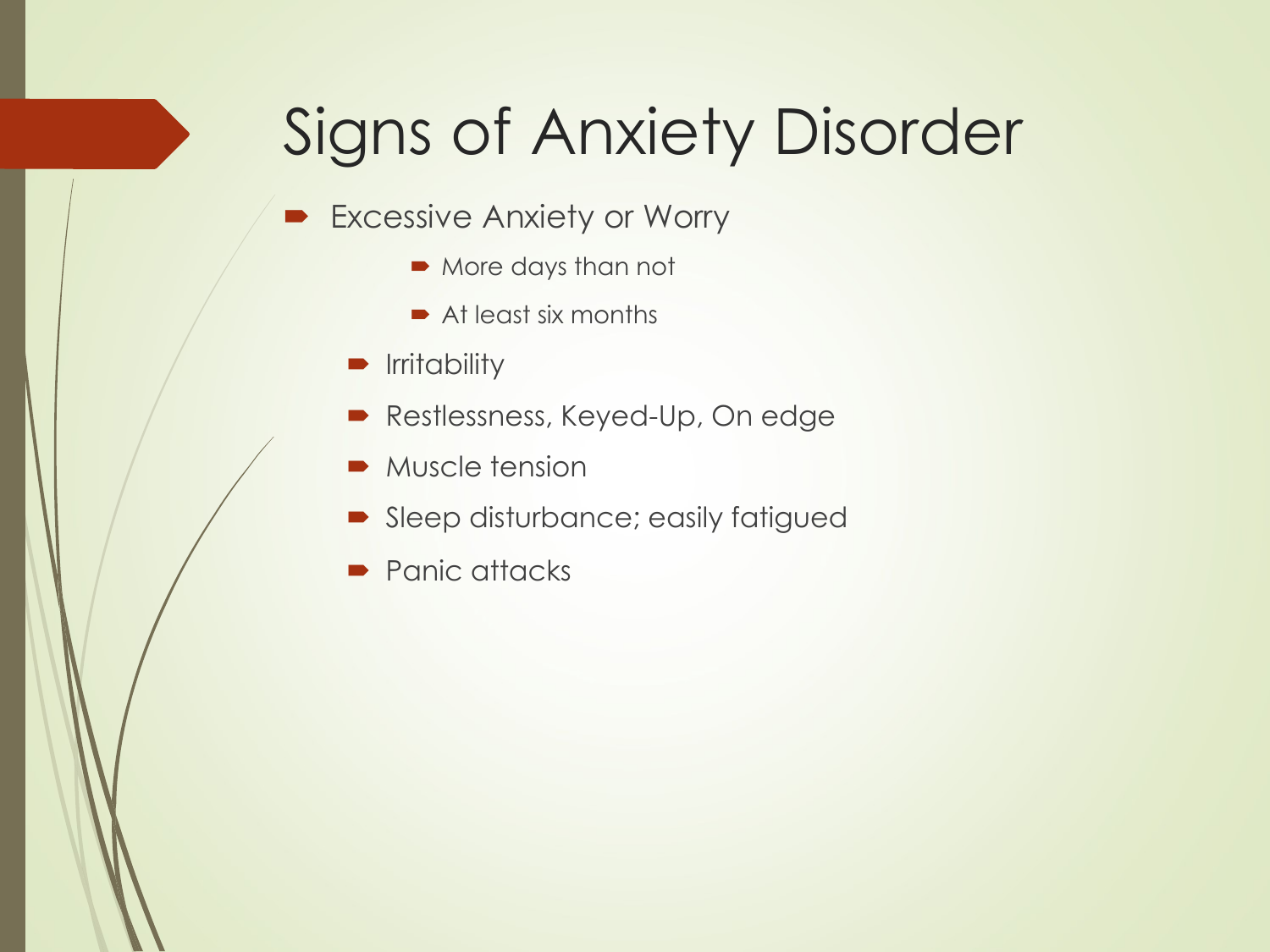## Signs of Depression

- Feeling Sad, Hopeless, Worthless
- Changes in
	- Energy (agitation or lethargy)
	- Sleep Habits (insomnia or sleeping too much)
	- Eating (eating too much or too little)
- Recurrent Thoughts of Death or Suicide

### **Bipolar Disorder**

A mood disorder characterized by both depressive episodes and manic episodes.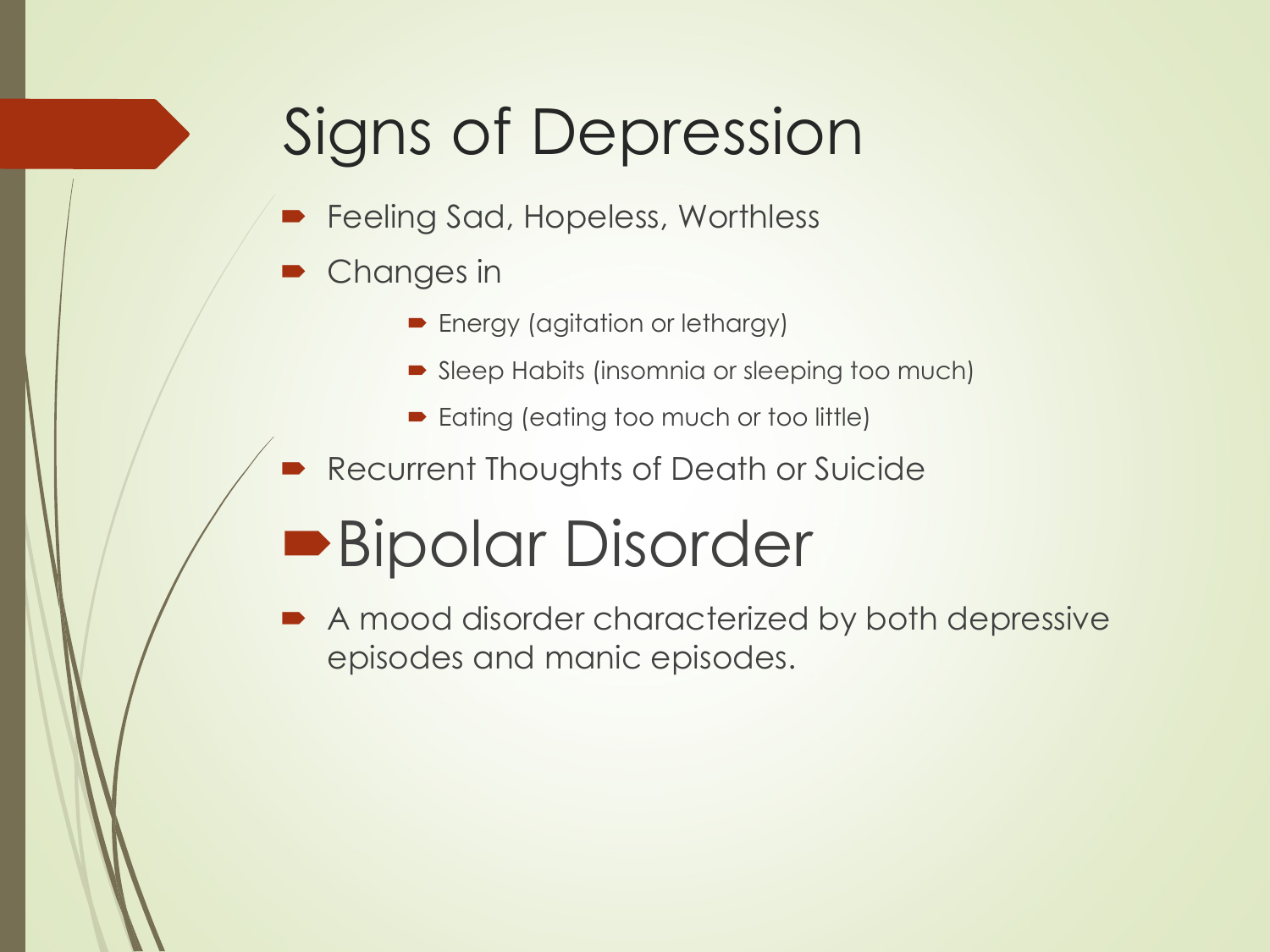## Signs of Manic Phase

- **Persistently Elevated Mood:** Elated, Euphoric, Expansive
- **Grandiosity, Inflated Self-Esteem**
- •Hyper-talkative
- Racing thoughts flight of ideas
- Decreased need for sleep, distractible
- Danger to self and others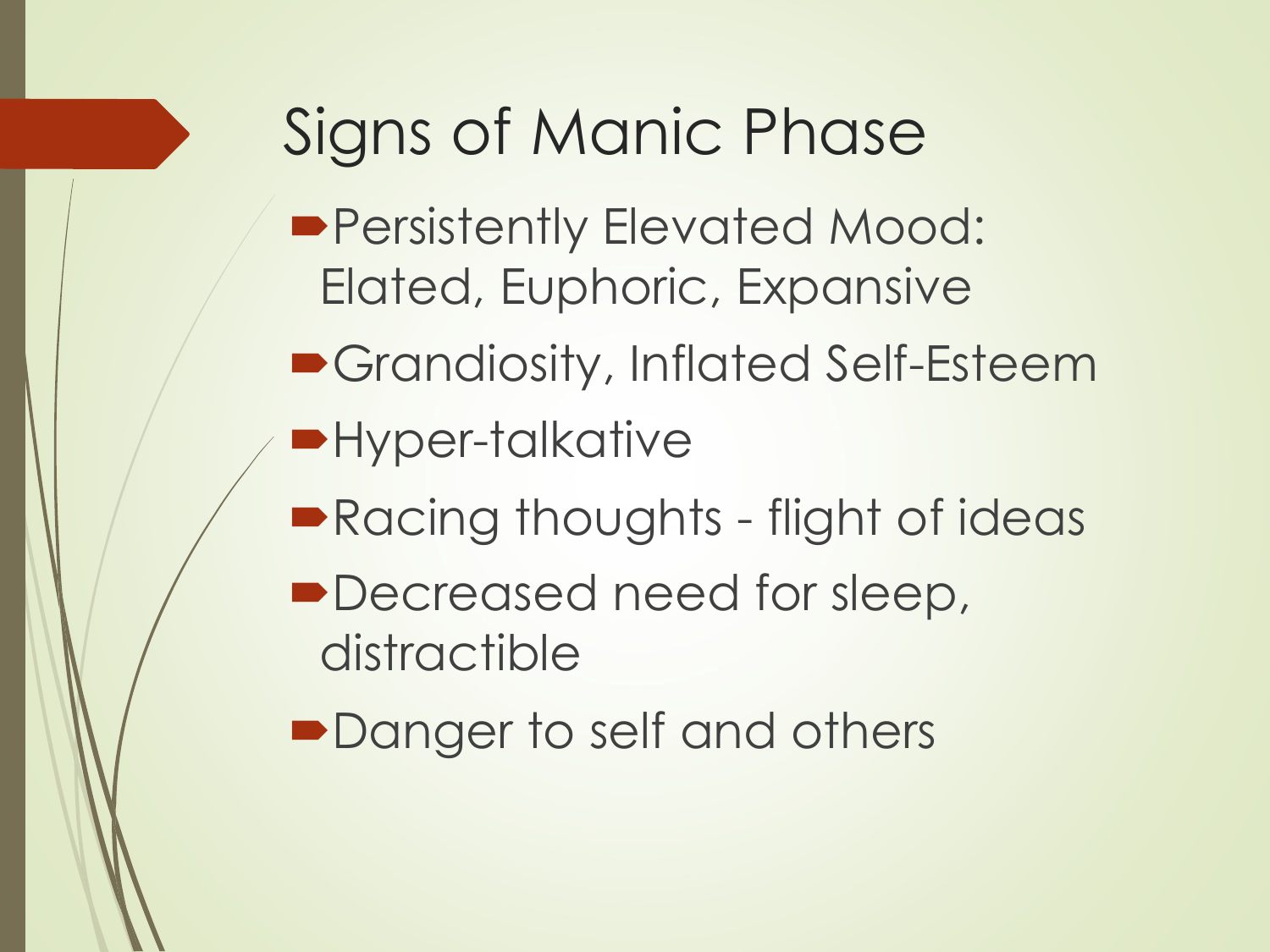### **Myths and realities: Our beliefs about suicide**

### True or false?

- 1. People who talk about committing suicide never do.
- 2. Asking people about their thoughts or plans to kill themselves encourages them to go ahead.
- 3. Suicide usually happens without any warning.
- 4. Suicidal people are fully intent on dying.
- 5. People who attempt or commit suicide are mentally ill.
- 6. People who use alcohol or drugs rarely commit suicide.
- 7. People who attempt suicide more than once never kill themselves. They are just looking for attention.
- 8. Children never attempt suicide.
- 9. Only a trained mental health expert can effectively prevent suicide.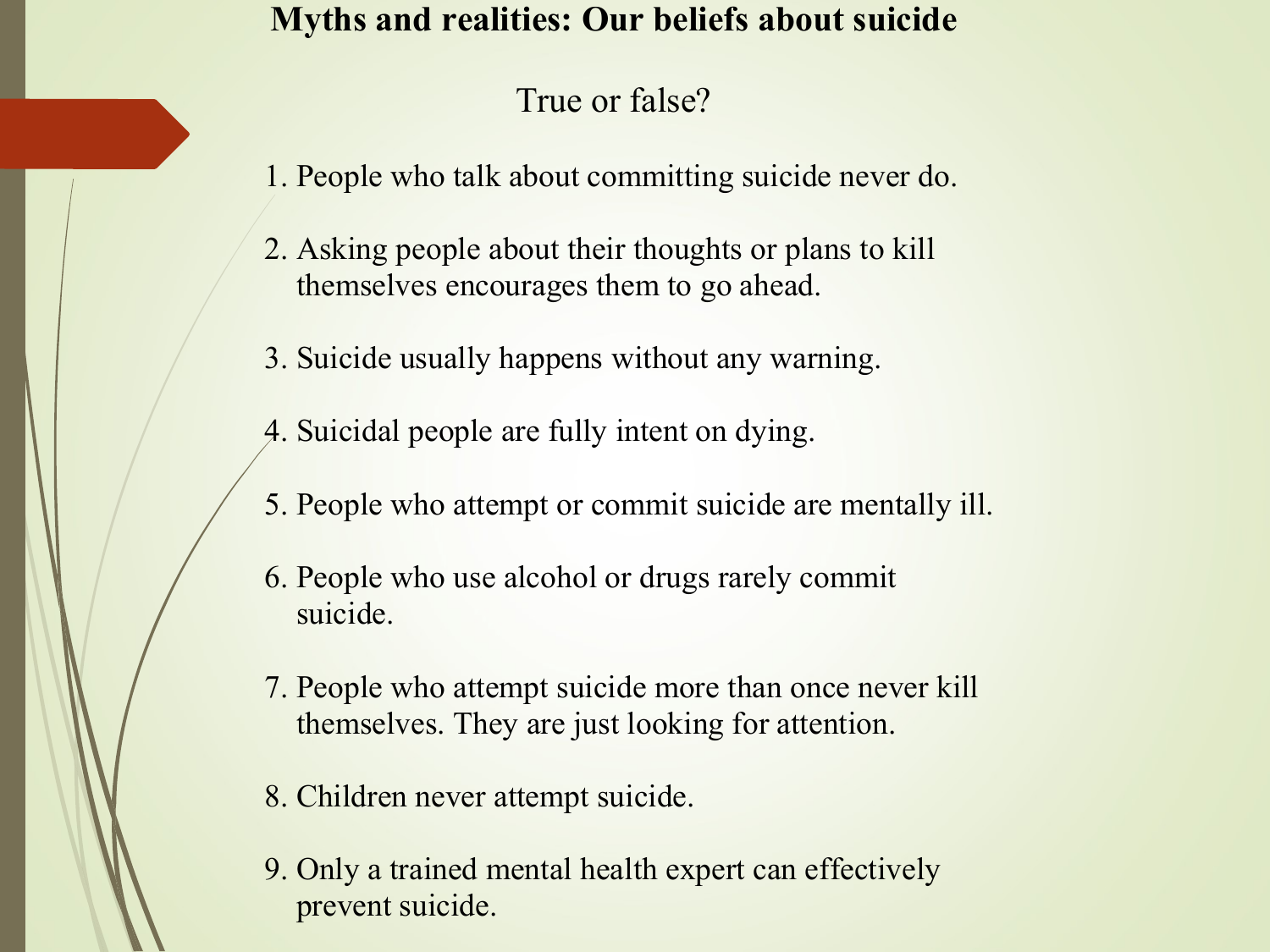Why Do You Need to Recognize the Symptoms of Impairment in Lawyers in Your Office ?

(… and others?)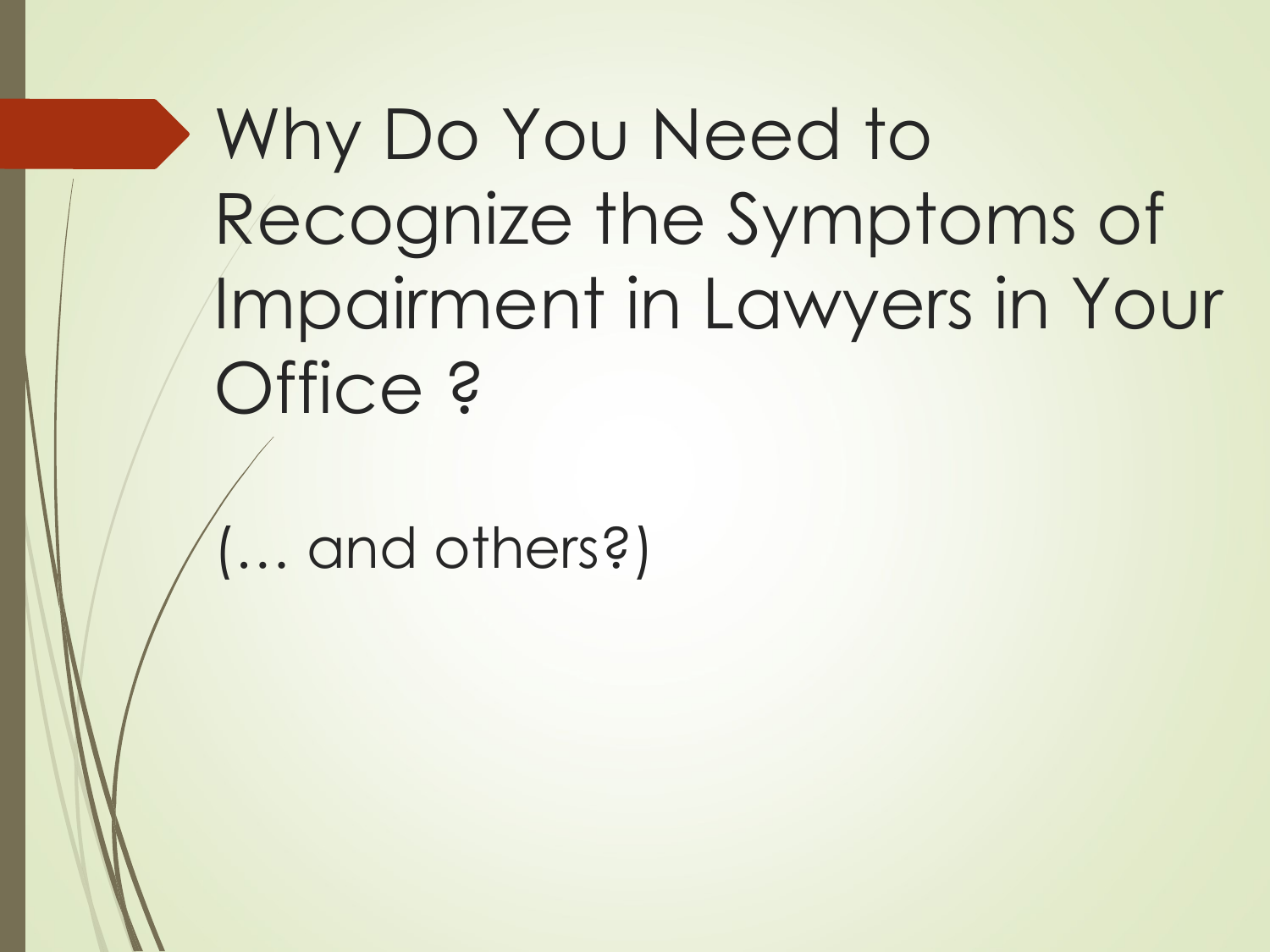## You Have a Duty to Monitor the Conduct of:

**1. People You Supervise Directly**

 $\blacktriangleright$  Staff

• Other Lawyers

**Rule 5.1, Responsibilities of Partners, Managers and** 

**Supervisory Lawyers**

**2. If you Are a Partner or "Comparable Managerial Authority"**

- Everyone In Your Office (Including Staff)

**Rule 5.1(a)**

### **3. Fellow Members of the Bar**

**Rule 8.3, Reporting Professional Misconduct**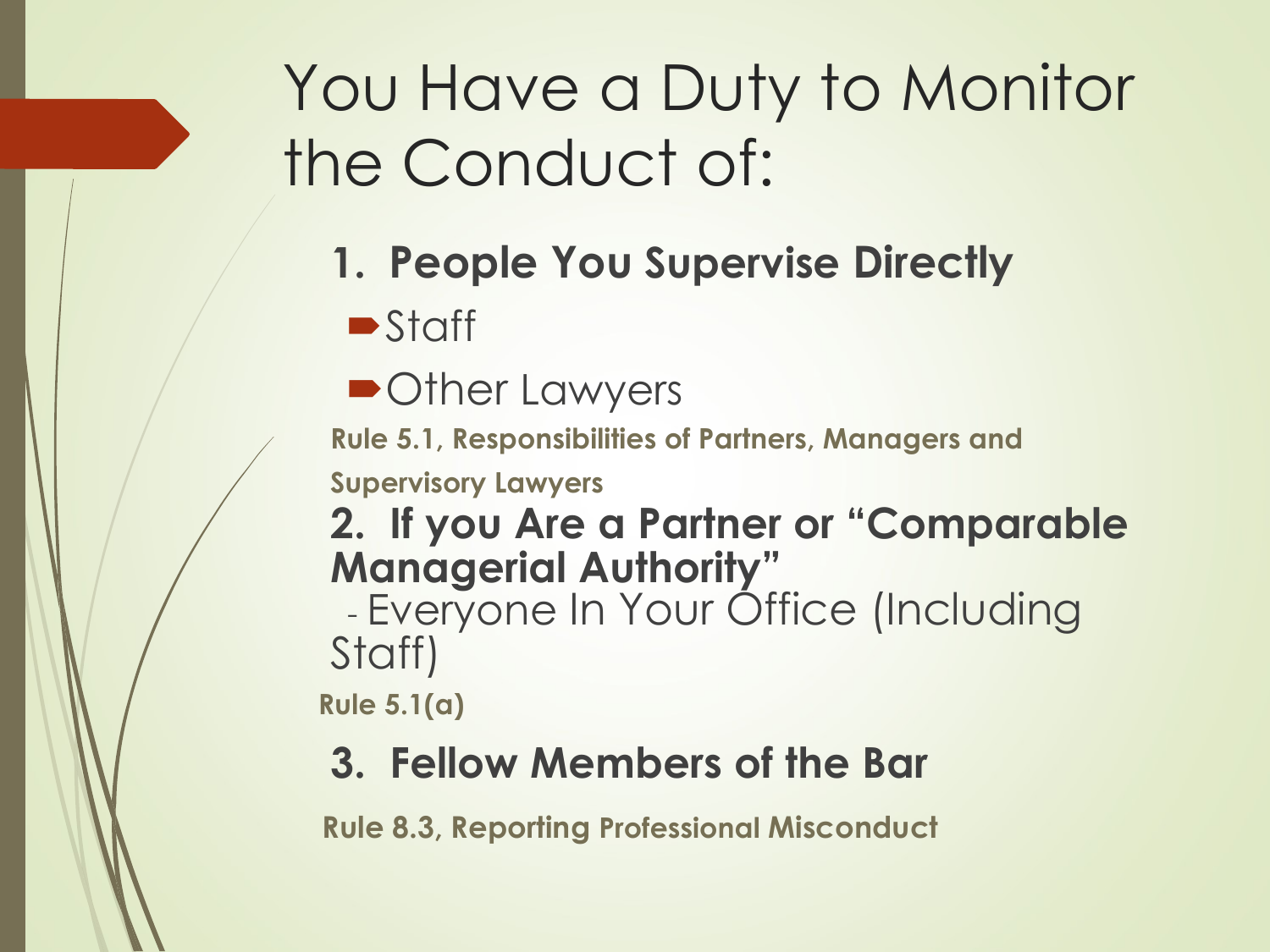## Special Duty of Managers for All People in the Office

- **Direct: Office Must Have Measures Reasonably** Assuring Staff's and Lawyers' Conduct Is Compatible with Lawyers' Obligations
- Vicarious: A supervisory lawyer is responsible for the misconduct of another lawyer in the office if the if the supervisor:
	- Orders It
	- $\blacksquare$  Ratifies It
	- Ignores It
	- Unreasonably Fails to Mitigate Known Misconduct

#### ´ **Rule 5.1**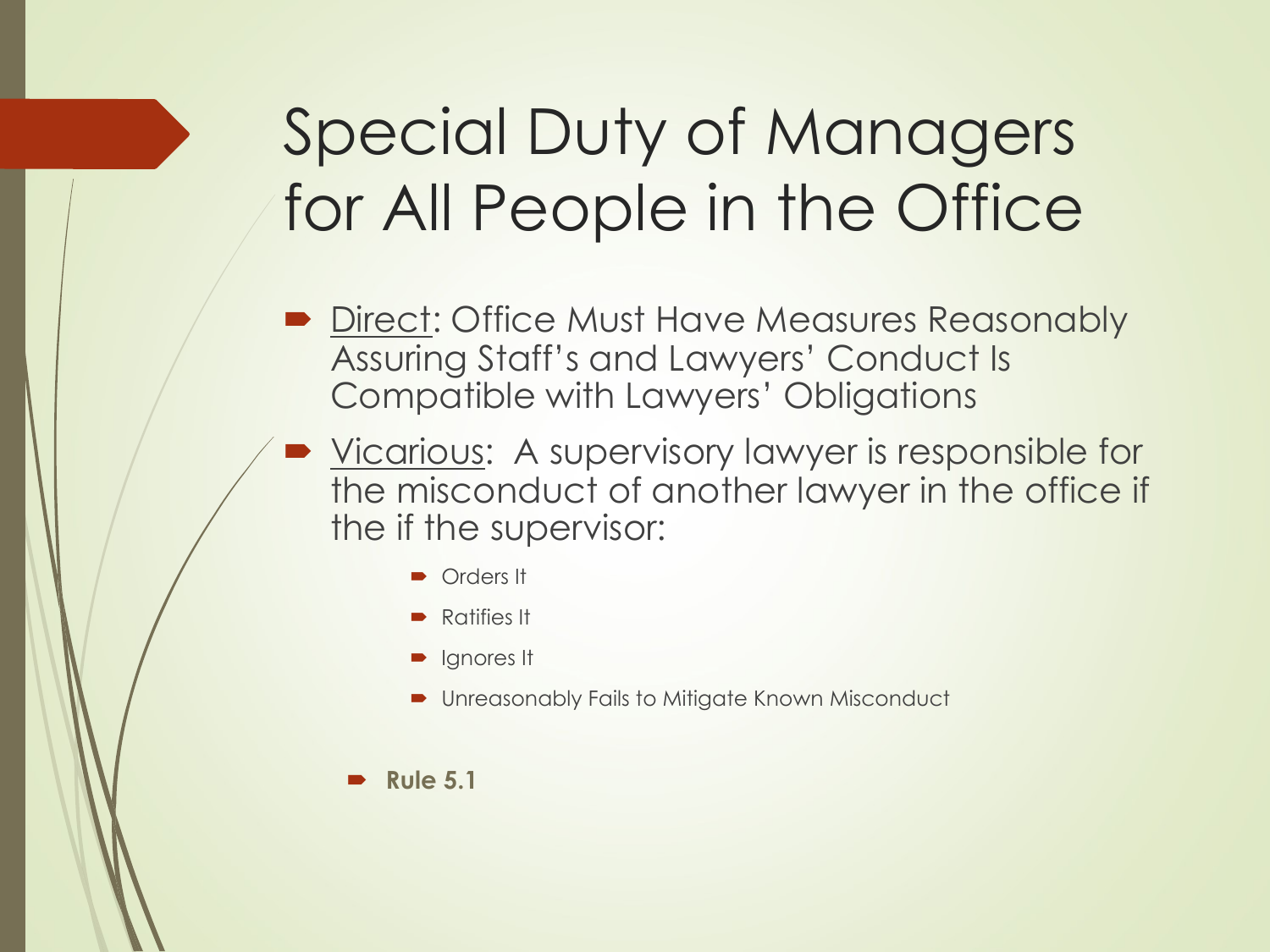## "But I didn't know what he was doing."

- Lack of awareness of misconduct by another person, either lawyer or non-lawyer, under a lawyer's supervision does not excuse a violation…
- A supervisory lawyer is required to take reasonable measures, given the level and extent of responsibility that the lawyer or non-lawyer possesses….

RESTATEMENT (THIRD) OF THE LAW GOVERNING LAWYERS §11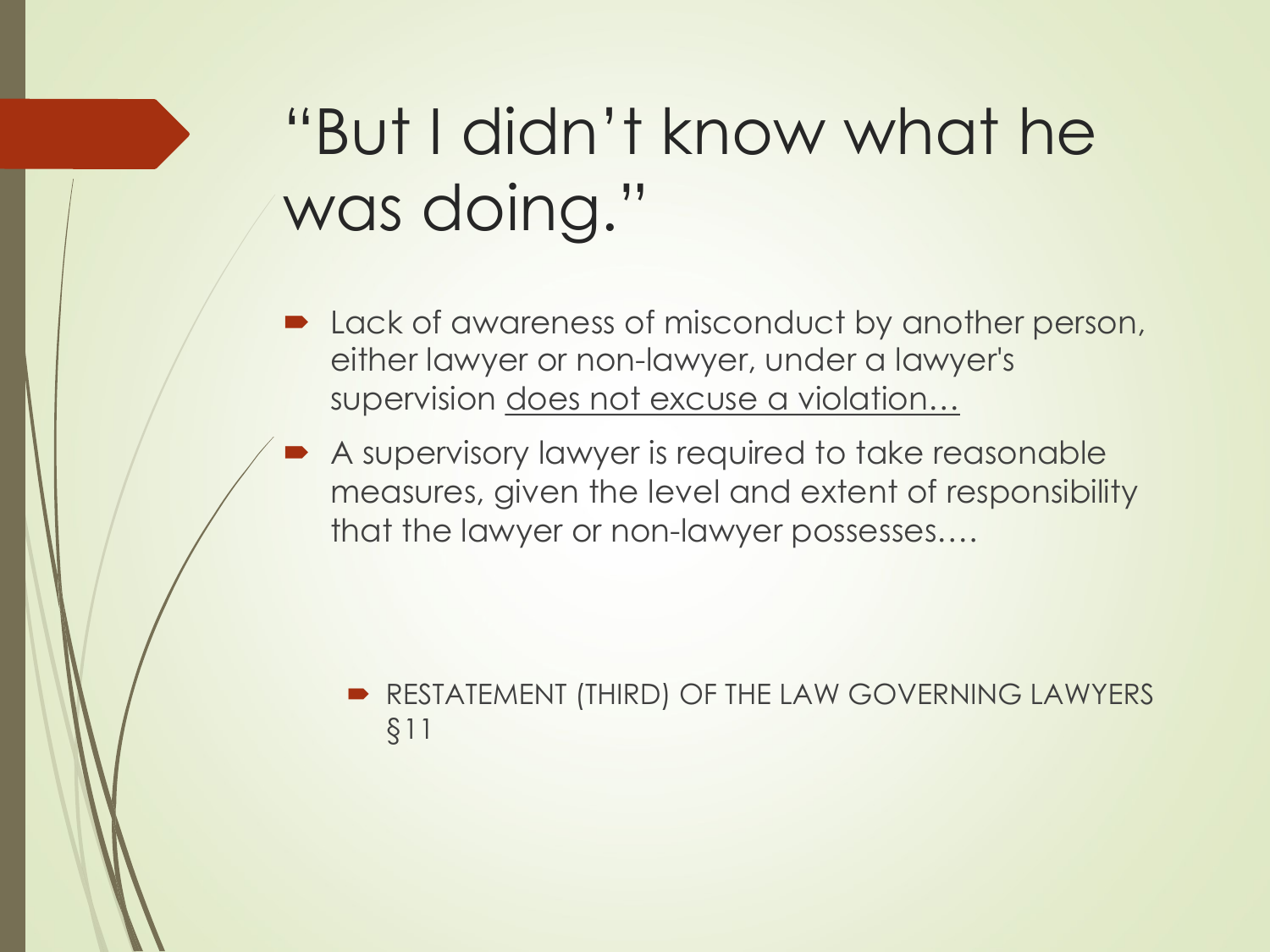## The old "I didn't know" defense….

- A lawyer affiliated with other lawyers in a<br>law office <u>is not privileged to attend only to</u><br>his or her own activities and those of lawyers<br>directly under the lawyer's supervision, while<br>ignoring the activities of others w
- ´ To the contrary, a manager has a duty to ensure that the office has in place measures giving reasonable assurance that all lawyers in the office conform to the applicable lawyer code.

RESTATEMENT (THIRD) OF THE LAW GOVERNING LAWYERS §11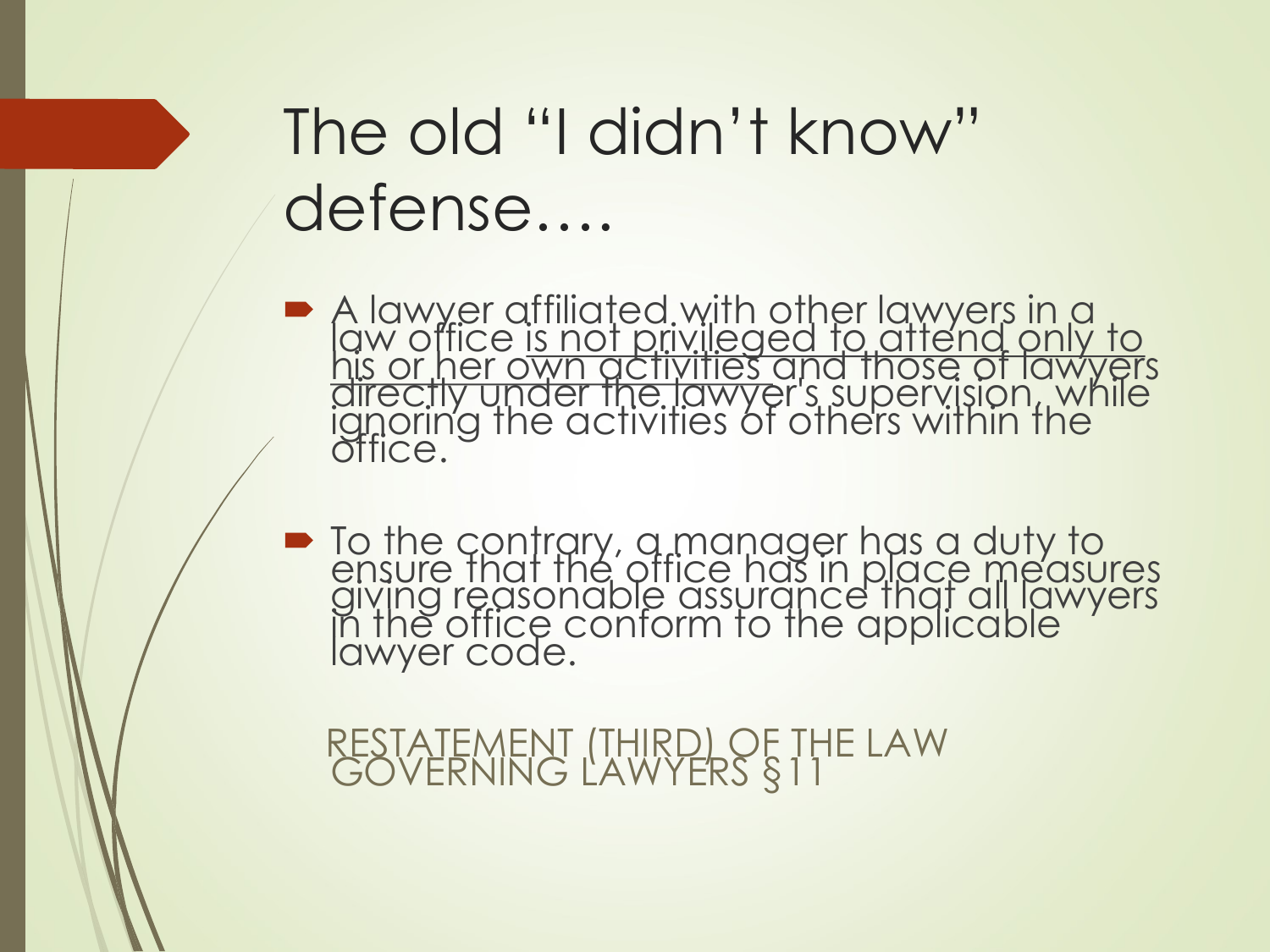### Supervisor vs. Duty to Report

Ethics Rules Make a Distinction Between

**Supervising Liability**

**Rule 5.1**

and

**Duty to Report to Disciplinary Authorities Rule 8.3**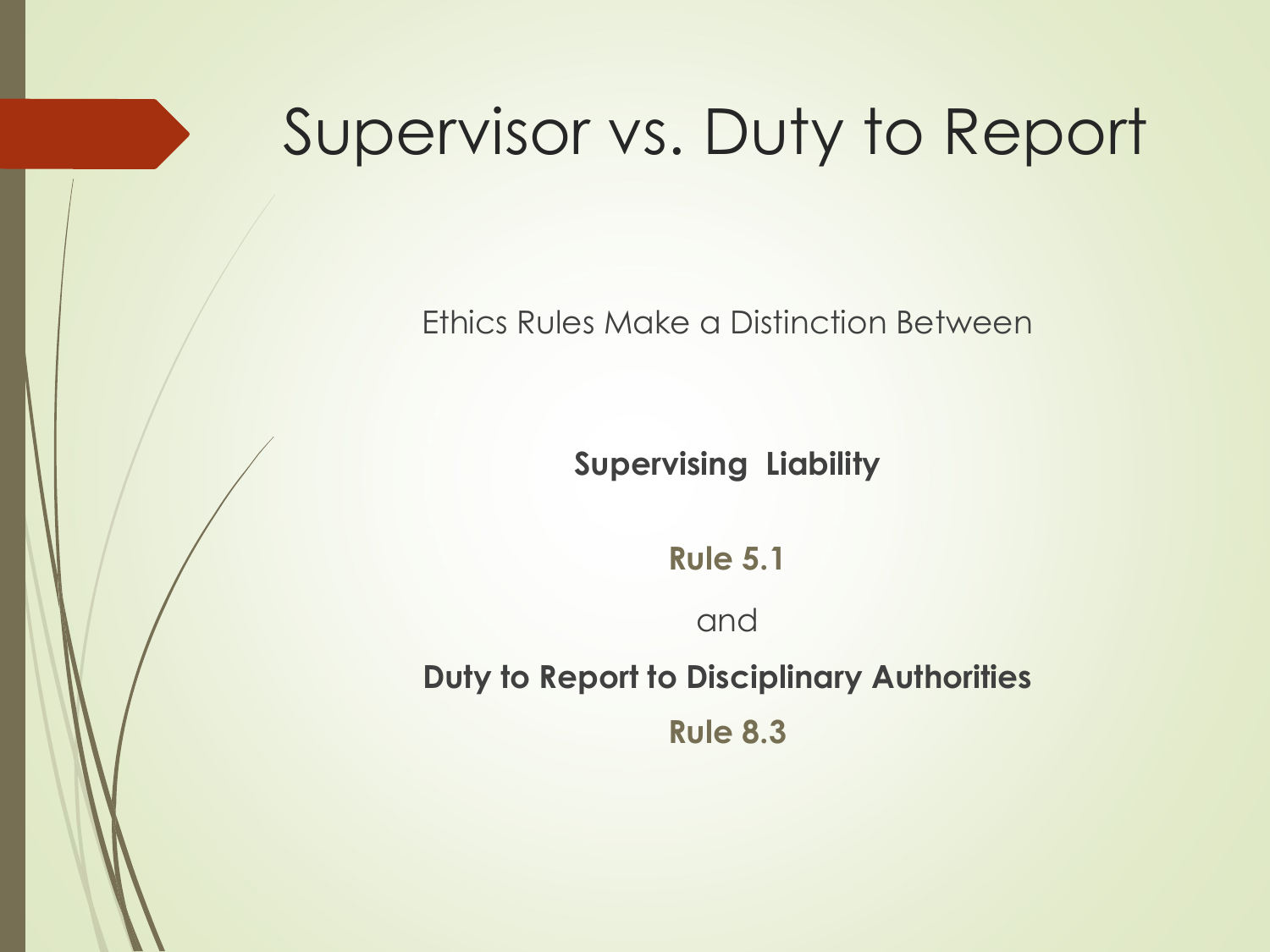## Duty to Report Misconduct of Another Lawyer

Duty to Disclose Misconduct, if

- ´ *You know* of a rule violation
- ´ Your knowledge is *unprivileged*, *and*
- ´ *Conduct raises a substantial question* as to lawyer's honesty, trustworthiness or fitness

Applies to misconduct by *any* lawyer (judge, partner, opposing counsel, etc.)

### $\blacktriangleright$  **Rule 8.3**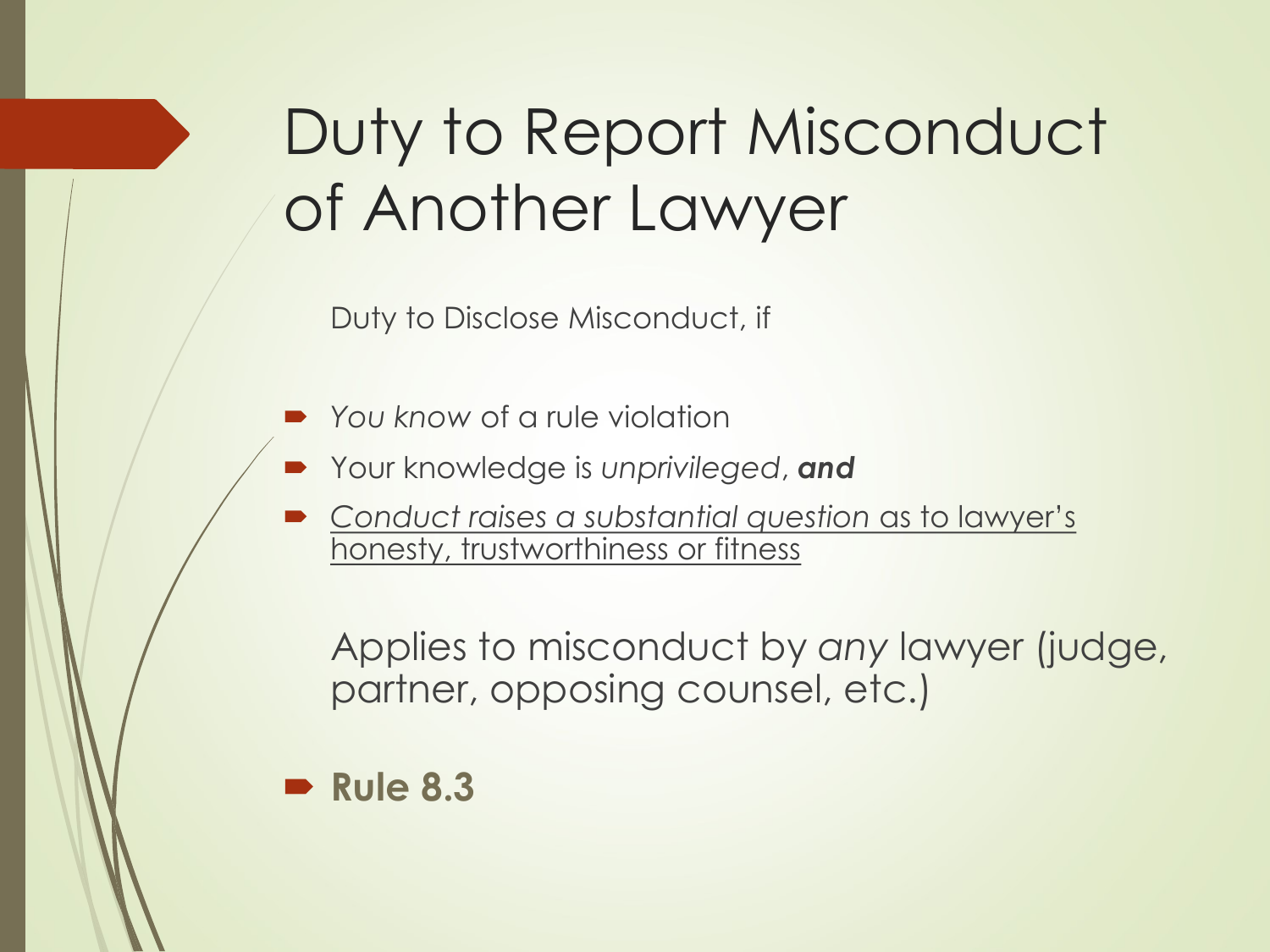# Duty Beyond the Rules

"Members of a Self-Regulating Profession should Offer Each Other "Gentle Correction."

We are our brothers and sisters keepers!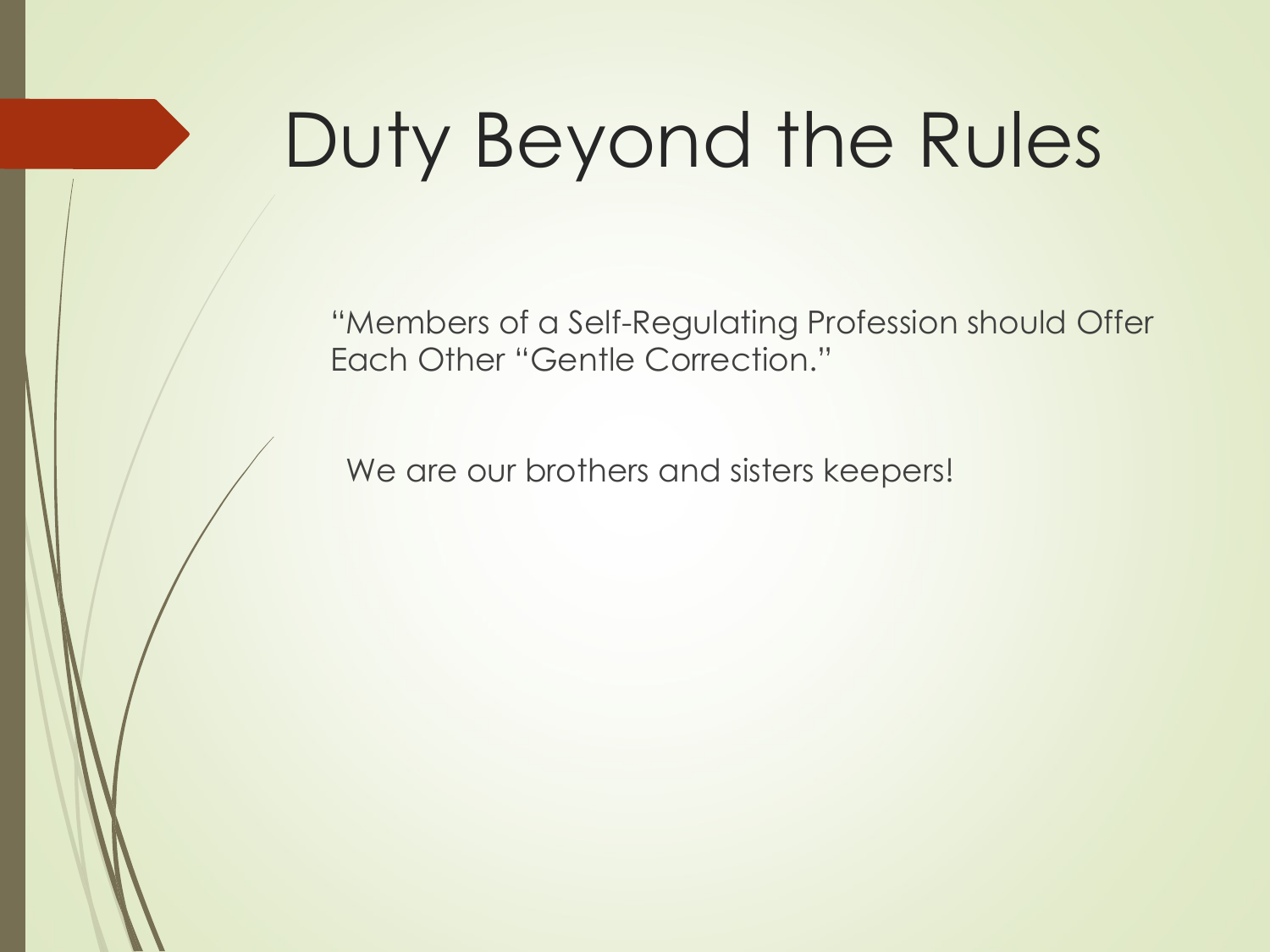# MLAP Confidentiality

#### By Court Rule

- Information and actions taken by MLAP shall be privileged and held in strictest confidence;
- The information shall not be disclosed or required to be disclosed to any person or entity outside of MLAP.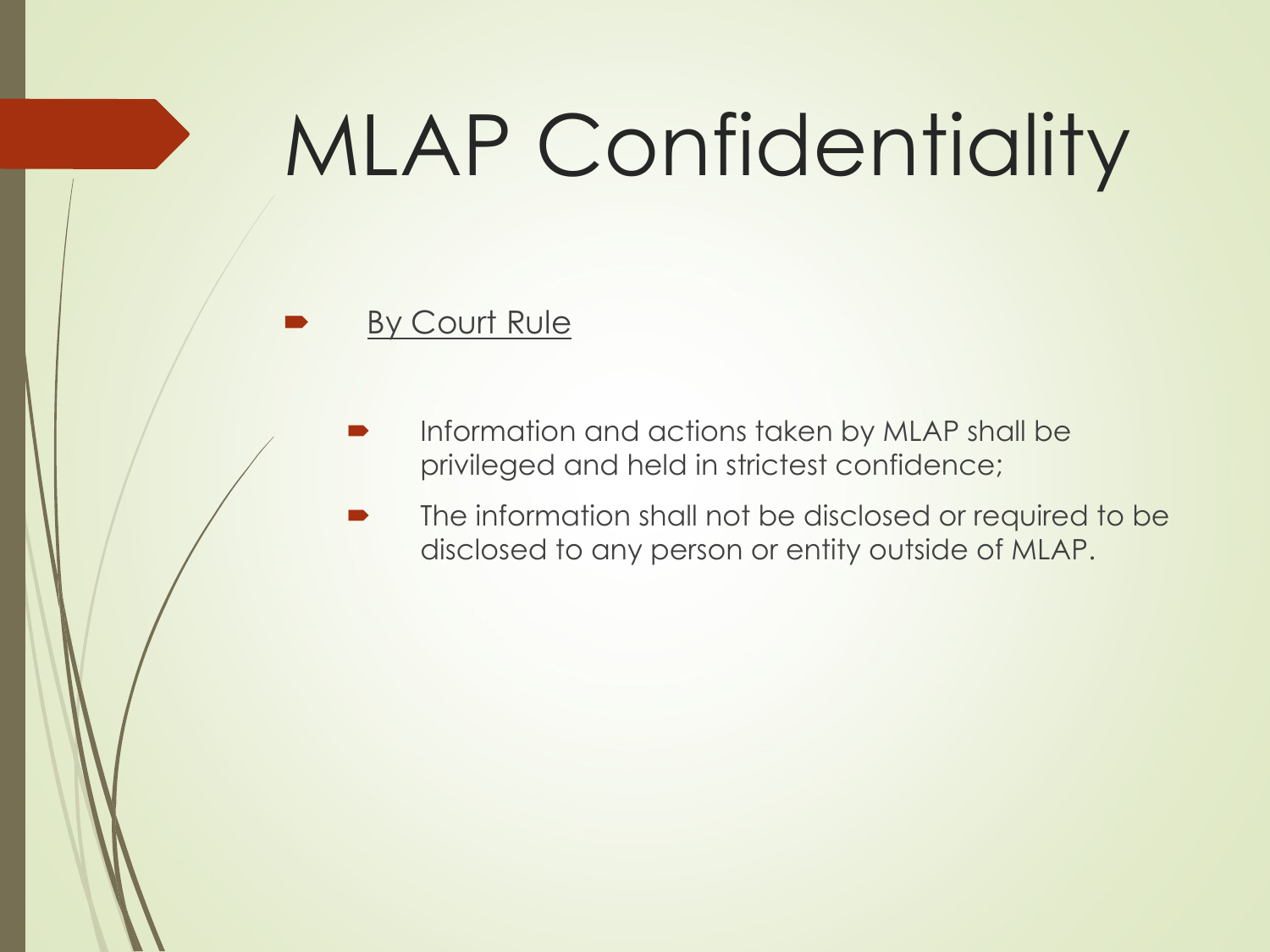

### Exception to Rule 8.3

This Rule does not require disclosure of information otherwise protected by Rule 1.6 or information gained by a lawyer or judge while participating in an approved lawyers assistance program.

# ´**Model Rule 8.3 (c)**